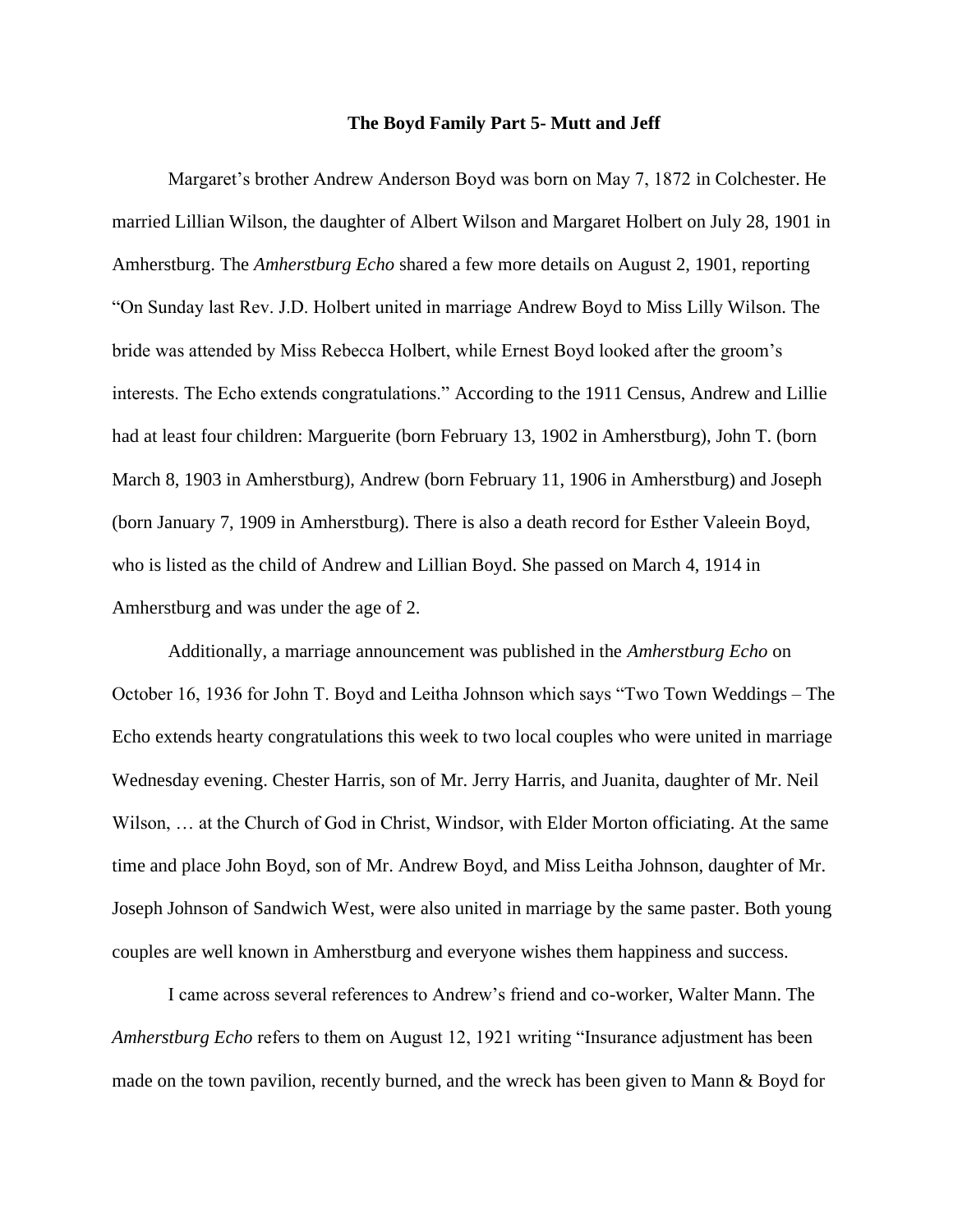cleaning the place." A month later the newspaper reports "The Mullen Coal Co. presented a steel safe, worth a considerable sum, to Andrew Boyd, of Boyd & Mann, to keep this contracting firm's papers in. It was part of the salvage from the pavilion fire wreck." The *Echo* mentions the pair again on August 23, 1935 and says "The other afternoon while at the town hall had a chat with Walt Mann and Mutt Boyd. These two men, outside of Engineer McCaffrey, probably know more about the sewerage and water systems in the municipality than any other person and in spite of the fact that their work is hard, they seem to be able to keep with it day after day – In fact both of them have been working for the town for over 30 years – These two colored gents are more than mere workmen, they are an institution – All power to them." Years later, on June 23, 1982, the *Echo* shared a memory of Boyd and Mann, long after they had passed. The article says "when we were young the Amherstburg board of works gang consisted of two men Mutt (Andrew) Boyd and (Jeff) Walter Mann. They worked under the direction of Freeman McCaffrey who was also in charge of the Amherstburg waterworks on the river at the western end of Rankin Avenue. These two men, with the occasional help of one or two others, did all the servicing of the underground water mains and sewer s in the town. They worked hard and long hours. But always seemed to be in the best of humour."

Andrew's partner Walter Mann passed away on April 17, 1936 which mentions "he and his partner on the job, Andrew Boyd, were responsible for installing and maintaining the water and sewer main system of the town. They worked under the direction of Freeman McCaffrey and because of their difference in stature were often called 'Mutt and Jeff.'" Andrew acted as a pallbearer at the service.

Andrew appears in the *Echo* again on January 12, 1940 in the article titled "Faithfulness of Andrew Boyd is Recognized." The article says "Reeve Bertrand told the council that Andrew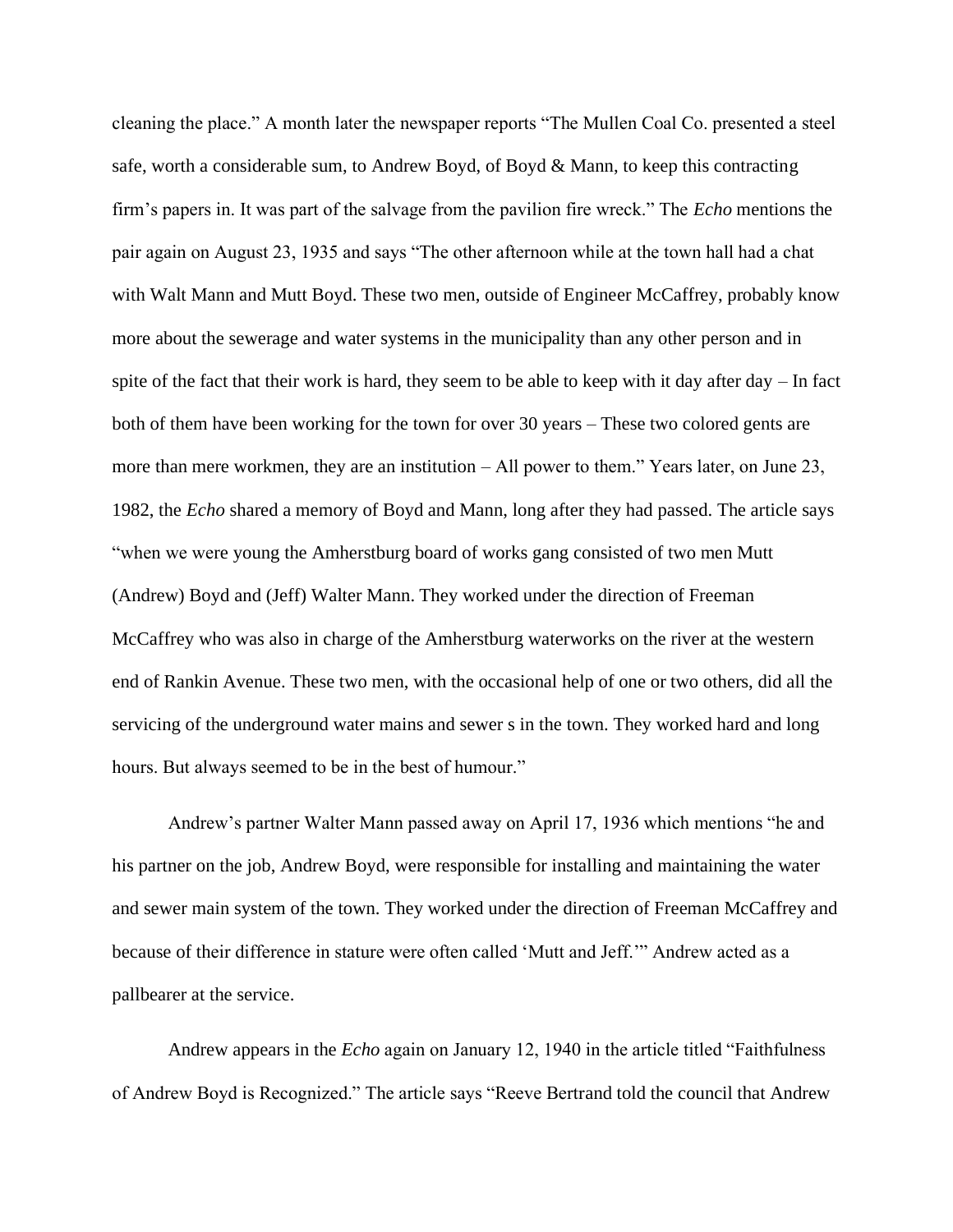Boyd, a faithful town employee, had been ill for some weeks and unable to work. He had paid him his wage until the end of the year, he said, and wished to know if he should continue. 'Mr. Boyd has been a faithful servant of the town for years,' Mr. Marra said: 'and now he is ill due to his declining years. I think the council would be well advised to continue his weekly salary. It isn't a great deal and it might help to make him happier and free from worry. The municipality owes something to Mr. Boyd for his faithful service and I think it will be agreeable to the council that his salary continue, at least until later on in the year." I could not find an obituary for Andrew, but five years later, on January 18, 1945, the *Echo* reported the passing of Andrew's wife Lillian at the Home of the Aged in Leamington at the age of 63.

Andrew's brother Anthony is next. He is mentioned in the *Amherstburg Echo* on March 2, 1888 because of a fundraising activity. The newspaper reported "One of the most successful entertainments held in Pleasant Valley for some time took place on Thursday evening of last week, under the management of a committee of young men who were Buddie Johnson, Perda Dennis, Frank Dennis and Anthony Boyd. Quite a number of people were present and spent a most enjoyable time. The net proceeds amounted to \$13.25, which was handed over immediately to James Johnson, the Treasurer of the Board of Trustees of the Central Grove A.M.E. burial ground. Success to those young men. Try again."

The *Amherstburg Echo* mentions a marriage between Anthony Boyd and Hattie Turner on January 6, 1899 in New Canaan (Colchester North) and says "A very quiet but pretty wedding took place at the residence of James Turner, J.P., when his daughter Hattie was united in marriage to Anthony Boyd of Montpelier, Ohio. The bride was tastefully attired in white silk mull over taffeta. After the ceremony all sat down to a sumptuous repast. Mr. and Mrs. Boyd will make their future home at Montpelier, Ohio. Mrs. Boyd will be greatly missed by her friends but